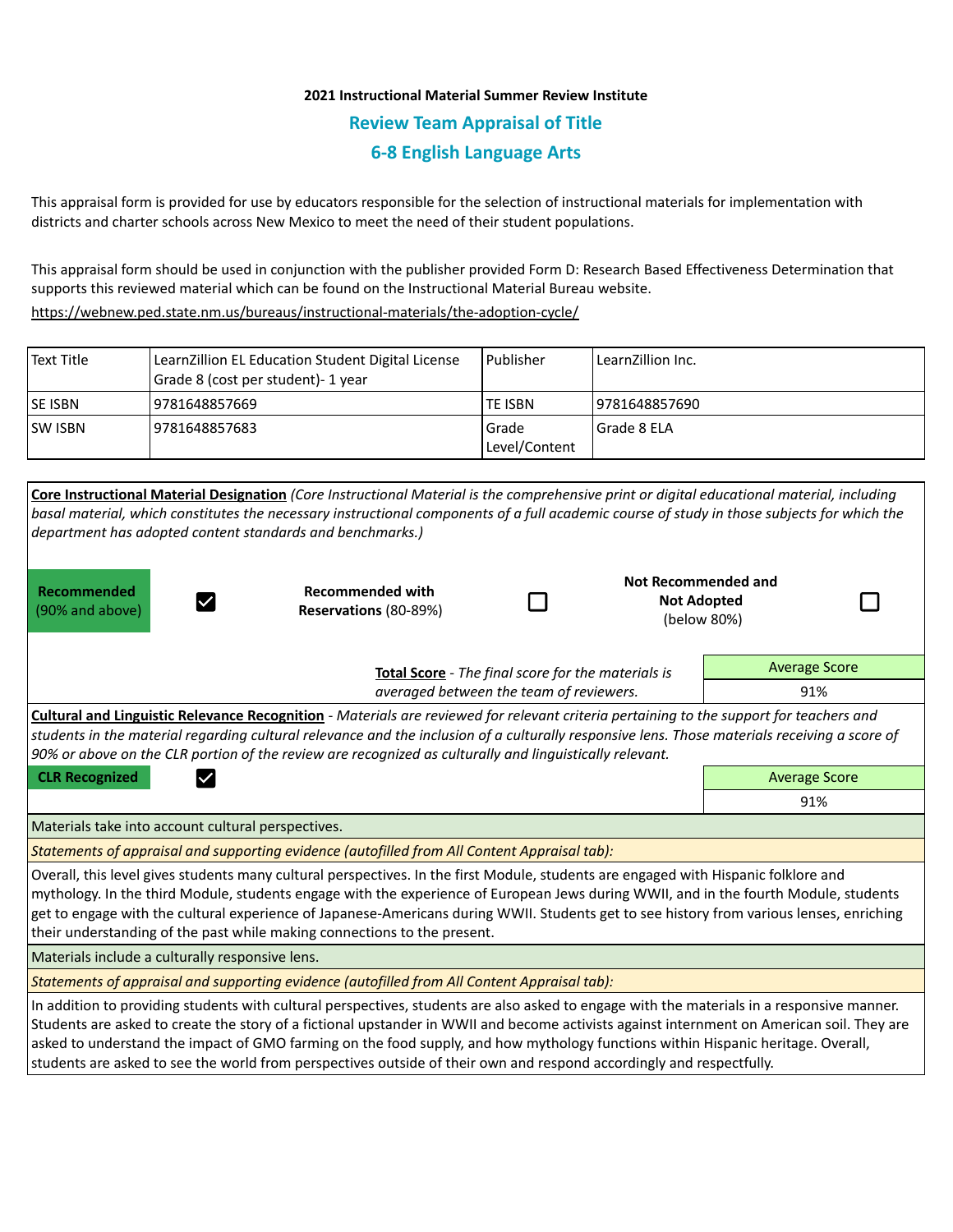**Standards Review** *- Materials are reviewed for alignment with the state adopted content standards, benchmarks and performance standards.*

Average Score

90%

Materials align with grade level ELA standards overall.

*Statements of appraisal and supporting evidence:* 

The content and materials provide students with the opportunity to engage with rich, real-world texts such as *Summer of the Mariposas* and *The Omnivore's Dilemma*. In addition, the materials offer students the ability to engage with vocabulary and writing in various contexts. Supports are provided to enhance student learning and engage learners who fall into various learning subcategories.

Materials align to reading standards.

*Statements of appraisal and supporting evidence:* 

Students are given the opportunity to engage with works of both fiction in the case of Hispanic mythology (La Llorona) and non-fiction in the case studies of Holocaust victims and upstanders. Additionally, students are encouraged to do their own on-level research reading to expand their knowledge of various historical events. Reading is challenging and encourages students to grow as readers.

Materials align to writing standards.

*Statements of appraisal and supporting evidence:* 

Students are given a variety of writing tasks in which to participate. These tasks incorporate the use of technology in which students are to create an infographic regarding the use of GMOs as well as encourage students to engage in different types of discourse from small group discussions within multiple units to large group presentations such as the mock interview in Module 4. These writing tasks enable students on their path of college or career readiness, as several incorporate real-world style writing and communication.

Materials align to speaking and listening standards.

*Statements of appraisal and supporting evidence:* 

Each module encourages students to become active listeners and speakers. Students are taught how to engage in conversations and bring textual evidence to back their assessment of a text. They are also taught how to listen to the perspectives of their peers and take opposing views into account.

Materials align to language standards.

*Statements of appraisal and supporting evidence:* 

The materials in this level not only encourage students to understand the English language, but also how other languages blend into English to make it a more inclusive language. This happens specifically in *Summer of the Mariposas*, where students are encouraged to add Spanish words to their vocabulary dictionaries, and in Module 3, where students are asked to include domain specific vocabulary relating back to the Holocaust. Students are also guided in mini-lessons to enhance their capabilities with syntax and structure.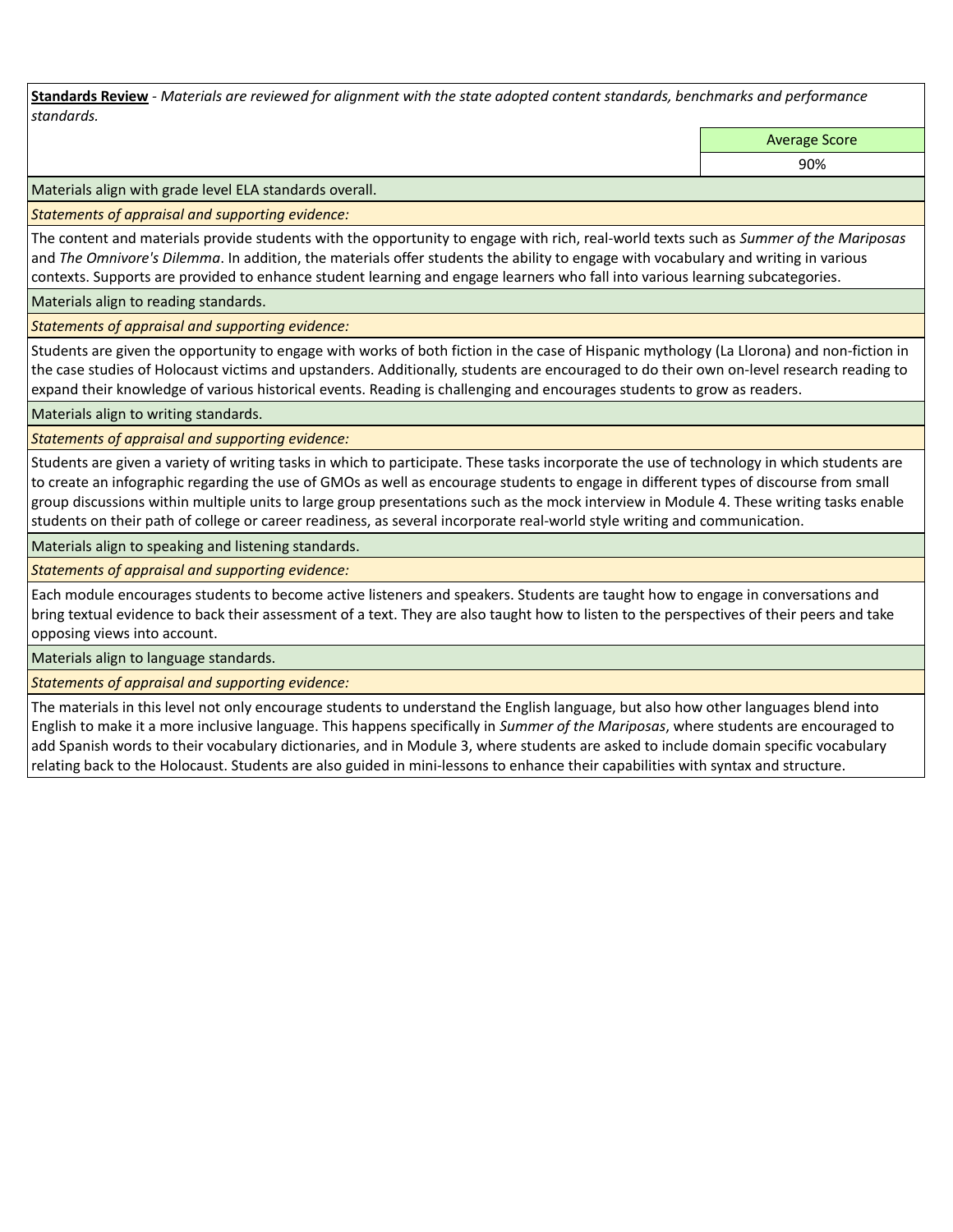**ELA Content Review** *- Materials are reviewed for relevant criteria pertaining to the support for teachers and students in the specific content area reviewed.*

Average Score

96%

Materials provide a selection and range of high-quality texts worthy of students' time and attention, exhibiting exceptional craft and thought and/or providing useful information.

*Statements of appraisal and supporting evidence:* 

The texts incorporated in this grade level are high quality and high interest. They are either at or above grade appropriate Lexile level (*Farewell to Manzanar* has a Lexile score of 1040L), with scaffolds in place to assist struggling readers. In addition, the supplementary texts compliment the anchor texts and are also worthy of the students' time and attention.

Questions in the materials are high-quality text-dependent and text-specific questions. The overwhelming majority of these questions are text-specific and draw student attention to the particulars in the text.

*Statements of appraisal and supporting evidence:* 

Students are asked to engage with the text in both written and oral mediums, as can be seen in Module 4, where students are asked to compare the text and film versions of *Farewell to Manzanar*. These engagements include surface understanding as well as upper-level analysis. Students must be able to cite textual evidence to support their claims regardless of the level of the question.

Materials provide scaffolding and supports to enable students' learning of English language arts.

*Statements of appraisal and supporting evidence:* 

Scaffolding and supports are available to assist teachers in enabling student learning. Scaffolds for ELLs are readily present and located in the "Teacher Notes" section of each lesson. Scaffolds for struggling and advanced learners are also available, if not as readily located.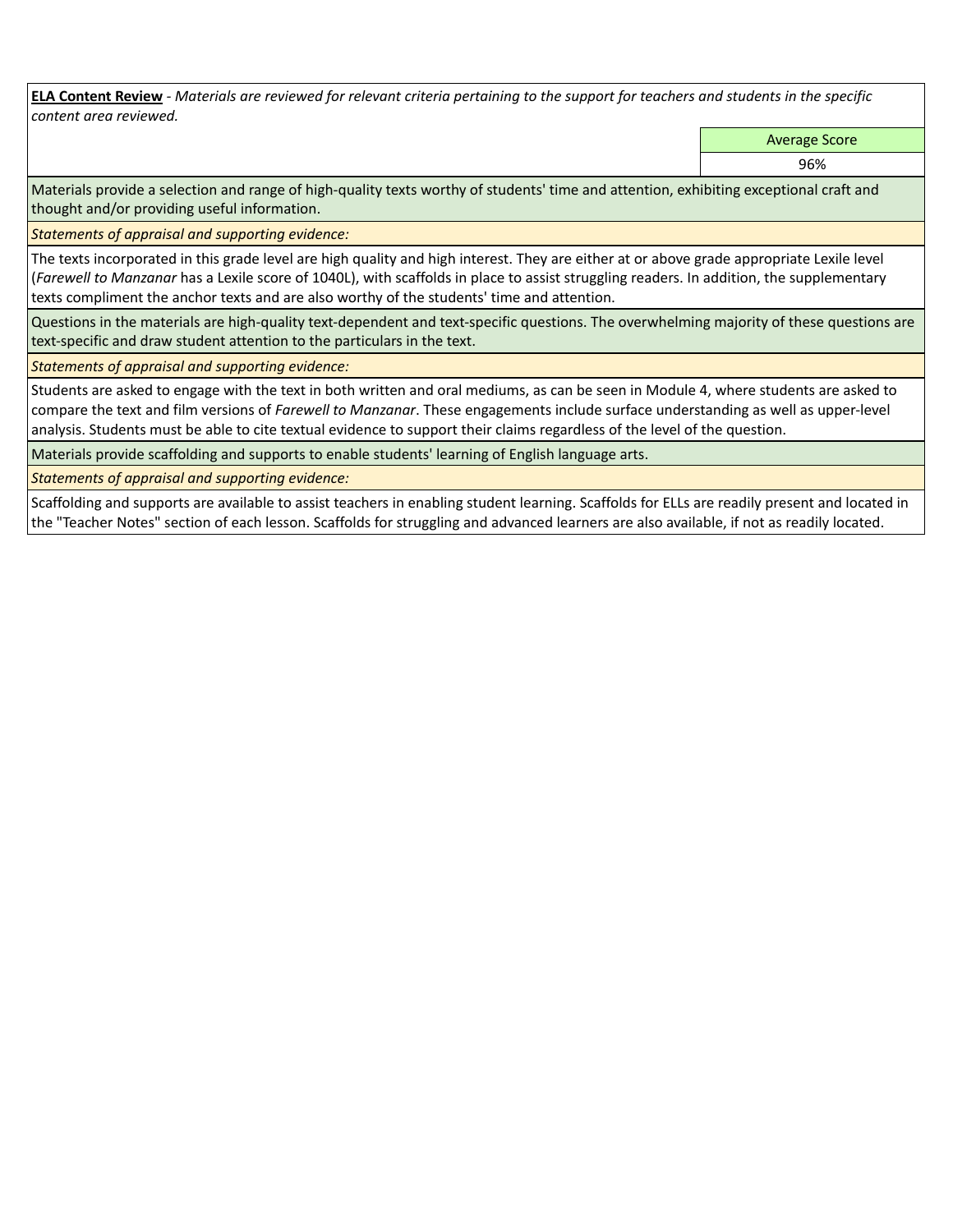**All Content Review** *- Materials are reviewed for relevant criteria pertaining to the support for teachers and students in the material regarding the progression of the standards, lesson structure, pacing, assessment, individual learners and cultural relevance.*

Average Score

92%

Materials are coherent and consistent with the standards that all students should study in order to be college and career ready.

*Statements of appraisal and supporting evidence:*

The materials in this level are of high quality and high interest. Students are asked to look at a popular Southwestern myth in Module 1, with the inclusion of "La Llorona." They are asked to look at how GMOs affect their own bodies when reading *The Omnivore's Dilemma*. They represent an appropriate degree of difficulty and topics are sequenced as to engage the learner and have them participate in a deep-dive of the materials and their significance. For instance, Module 3 directly feeds into Module 4 as students examine stories of Jews in Europe during WWII and then seamlessly move into the stories of Japanese Americans and their experience in internment camps in *Farewell to Manzanar*.

Materials are well designed and take into account effective lesson structure and pacing.

*Statements of appraisal and supporting evidence:*

Each lesson in the modules comes with an effective TE to guide the instructor in engaging their students. Additionally, the lessons come with optional opportunities to help teachers keep more advanced students engaged and interacting with the materials. Units come with a pacing guide, giving teachers an idea of approximately how much time should be spent on each slide deck.

Materials support teacher planning, learning, and understanding of the standards.

*Statements of appraisal and supporting evidence:*

The modules come with instructions for the teacher on how to prepare for teaching the unit. The slide decks also come with an integrated TE, which gives instruction on how to keep students engaged with the material. Scripts for the teacher are also provided on a limited basis.

Materials offer teachers resources and tools to collect ongoing data about student progress on the standards.

*Statements of appraisal and supporting evidence:*

LearnZillion has a Digital Platform that teachers can utilize to keep track of student progress and data. This platform is in a general location and not specific to level.

Materials support effective use of technology to enhance student learning.

*Statements of appraisal and supporting evidence:*

Students are given multiple opportunities to engage with technology, from basic word processing in Module 1's compare and contrast essay, to more creative applications. Some of the performance tasks include the creation of infographics (Module 2) to interviews (Module 4) to storyboards (Module 3). Technology is used in mock real-world scenarios, preparing students for the world outside of school.

Materials can be easily customized for individual learners.

*Statements of appraisal and supporting evidence:* 

The material does offer opportunities to customize materials for individual learners, but the options are limited and not easily located within the platform. There is one all-inclusive Digital Platform that accommodates grades 6-8, and it is not readily found within the levels, but must be searched for independently. The accommodations for ELLs are readily present and incorporated into each lesson.

Materials give all students extensive opportunities and support to explore key concepts.

*Statements of appraisal and supporting evidence:*

Lessons in these materials come with Language Dives and Deep Dives, which encourage students to have a thorough knowledge of the material and language standards. Students must engage with their peers, be able to cite textual evidence accurately and thoroughly, and engage in the academic conversation. By the end of each unit, students should have a mastery of the content as well as the incorporated language skills.

Materials take into account cultural perspectives.

*Statements of appraisal and supporting evidence:*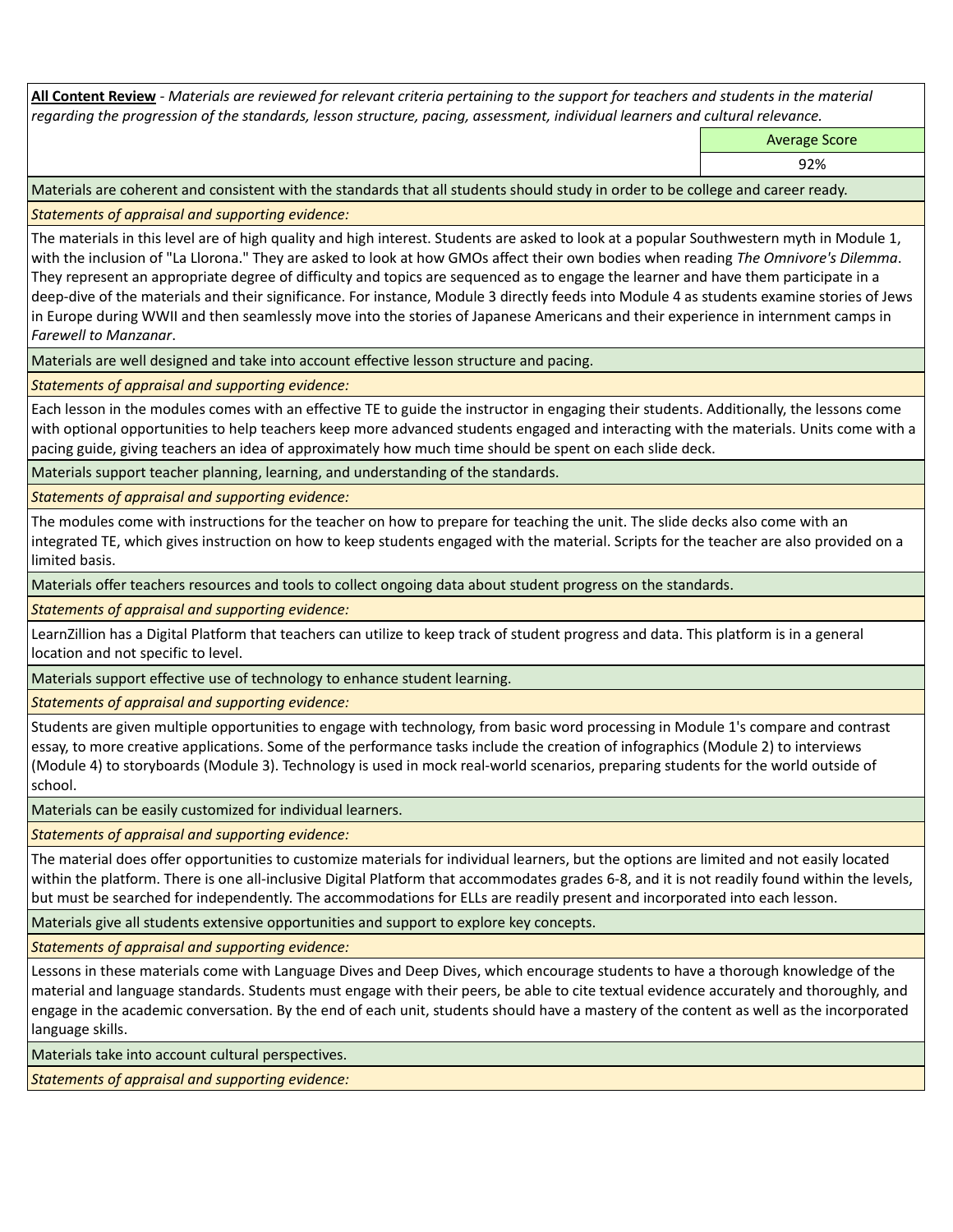Overall, this level gives students many cultural perspectives. In the first Module, students are engaged with Hispanic folklore and mythology. In the third Module, students engage with the experience of European Jews during WWII, and in the fourth Module, students get to engage with the cultural experience of Japanese-Americans during WWII. Students get to see history from various lenses, enriching their understanding of the past while making connections to the present.

Materials include a culturally responsive lens.

*Statements of appraisal and supporting evidence:*

In addition to providing students with cultural perspectives, students are also asked to engage with the materials in a responsive manner. Students are asked to create the story of a fictional upstander in WWII and become activists against internment on American soil. They are asked to understand the impact of GMO farming on the food supply, and how mythology functions within Hispanic heritage. Overall, students are asked to see the world from perspectives outside of their own and respond accordingly and respectfully.